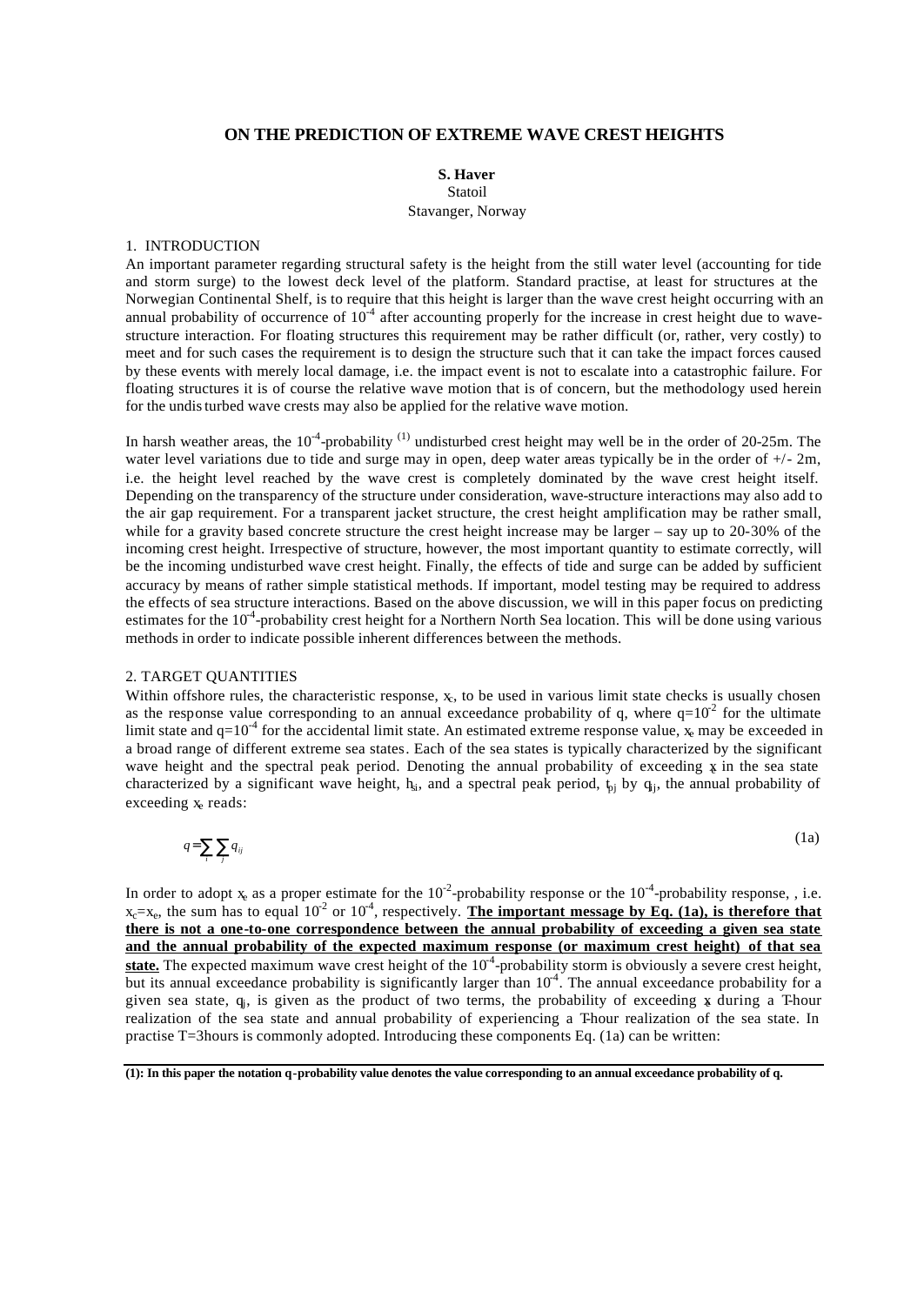$$
q = \sum_{i} \sum_{i} q(x_e | h_{si}, t_{pj}) p(h_{si}, t_{pj})
$$
\n<sup>(1b)</sup>

It is seen from Eq. (1b) that a consistent extreme response prediction in view of rule requirements consist of a short term problem, i.e. the exceedance probability within stationary sea states, and a long term problem, i.e. the long term probabilities of the particular sea states. No matter which method is used, a minimum requirement to the method is that it, exact or with good approximation, is able to combine these two problems, i.e. a long term response analysis is in principle required. Such an analysis can be performed by considering all sea states, *"all sea states approach"*, Battjes(1970), Nordenstrøm(1971), or it may merely include sea states corresponding to storms exceeding some threshold, *"storm based approach"*, Jahns and Wheeler(1972), Haring and Heideman(1978), Tromans and Vanderschuren(1995) .

In closing this chapter on target quantities, we will discuss the importance of the predicted extreme sea state characteristics. Over the years much focus has been devoted to how to predict accurate estimates of the significant wave height. It should be stressed, however, that from a structural design point of view, the qprobability significant wave height in itself is not of much concern. The structure will not fail as a consequence of a significant wave height, it will possibly fail if its final capacity is exceeded by an extreme individual response maximum. In ensuring that the annual probability for such a catastrophic scenario is sufficiently low, the method actually adopted should handle the convolution of the short term and the long term problem consistently.

Over the last 2-3 decades, there has been an apparently everlasting discussion on whether one should adopt an *"all sea state approach"* , or a *"storm based approach"* for extreme value predictions. However, regarding a prediction of response extremes, the choice of method is not the most crucial element. Both classes of methods should, if being properly implemented, yield reasonable estimates for the target quantities, namely the qprobability response extremes. If, on the other hand, the main purpose is to predict consistent estimates of the extreme storm peak significant wave height, the storm approach should be favoured. The latter approach may also be more convenient for prediction of response extremes in areas where the long term sea condition are of a typical two population nature.

#### 3 AVAILABLE METHODS

## 3.1 Introductory Remarks

As stated above, an important requirement to an adequate analysis method is that the short term (conditional) exceedance probabilities are consistently accumulated into a resulting long term (marginal) exceedance probability. For illustrative purposes, the undisturbed crest height is selected as the response quantity to be considered and below we will first discuss the short term modelling of this quantity.

#### 3.2 Short Term Modelling

Provided that the surface elevation process,  $\Xi(t)$ , can be modelled as a reasonably narrow banded stationary Gaussian process with zero mean and a variance,  $s_2^2$ , the height of the global crests, C, (i.e. largest maximum between adjacent zero-up-crossings) is described by the Rayleigh distribution:

$$
F_{C|H,T_p}(c|h,t) = 1 - \exp\left\{-\frac{1}{2}\left(\frac{c}{\mathbf{s}_{\Xi}}\right)^2\right\};\ \ c \ge 0 \tag{2}
$$

It is (and has been for some years) realized that the surface elevation process deviates significantly from the Gaussian assumption, i.e. the observed surface process is positively skewed with higher crests and shallower troughs than expected under the Gaussian assumption. An empirical correction to the Rayleigh model was suggested 3 decades ago by Jahns and Wheeler(1972). This model can be written: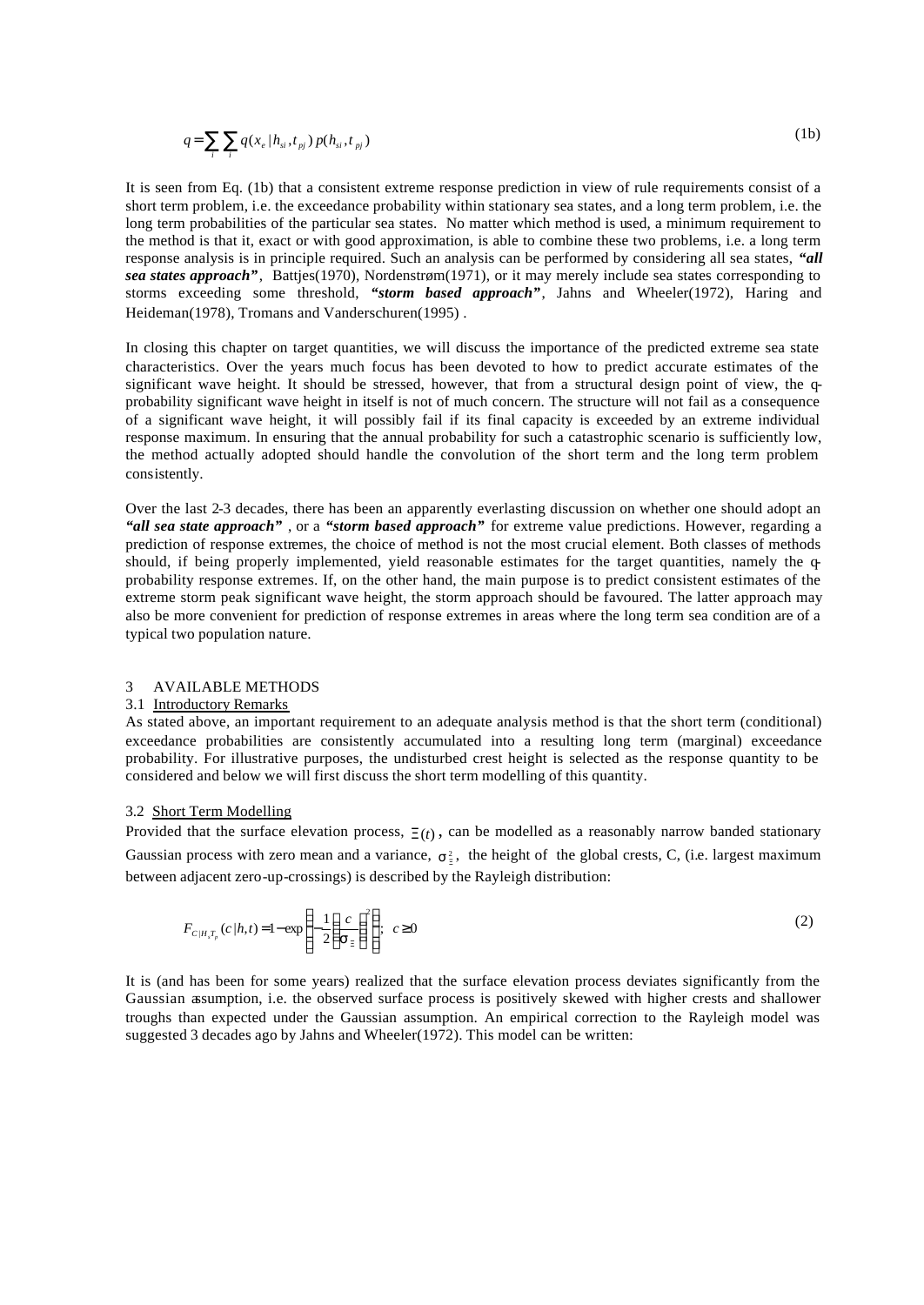$$
F_{C|H,T_p}(c|h,t,d) = 1 - \exp\left\{-8\left(\frac{c}{h}\right)^2 \left[1 - b_1 \frac{c}{d}\left(b_2 - \frac{c}{d}\right)\right]\right\}
$$
(3)

d is water depth and  $\beta_1$  and  $\beta_2$  are empirical coefficients.  $\beta_1$ =4.37 and  $\beta_2$ =0.57 are recommended by Haring and Heideman (1978).

At present the most advanced surface model being available for routine work, is the full random second order Stoke process see e.g. Forristall (2000) and papers referred to therein. Based on a large number of second order simulations for various environmental conditions and water depths, a 2-parameter Weibull distribution is suggested as the short term model for crest heights;

$$
F_{C|H,\mathcal{I}_1}(c|h,t_1,d) = 1 - \exp\left\{-\left(\frac{c}{a_F h}\right)^{b_F}\right\} \tag{4}
$$

where  $t_1$  is the mean wave period calculated from the two first moments of the wave spectrum,  $k_1$  is the wave number corresponding to the wave period  $t_1$ , and d is the water depth. The parameters,  $\alpha_F$  and  $\beta_F$ , are expressed in terms of two parameters, a measure of steepness,  $s<sub>1</sub>$ , and the Ursell number, Ur, which is a measure of the impact of water depth on the non-linearity of waves. These quantities read:

$$
s_1 = \frac{2p h}{g t_1^2} \text{ and } Ur = \frac{h}{k_1^2 d^3}
$$
 (5)

For long crested sea, the expressions for  $\alpha_F$  and  $\beta_F$ , read, Forristall(2000):

$$
aF = 0.3536 + 0.2892 s1 + 0.1060 Ur
$$
\n(6)

$$
\mathbf{b}_r = 2 - 2.1597s_1 + 0.0968Ur^2 \tag{7}
$$

Over the years, the extreme wave crest height has sometimes been estimated by first of all estimating the extreme wave height. Thereafter an estimate of the corresponding crest height is obtained by introducing the wave height into a deterministic  $5<sup>h</sup>$  order Stoke profile. This of course also required an estimate of the corresponding wave period and the water depth for the location under consideration. Commonly adopted models for the short term distribution of wave height are of Weibull type:

$$
F_{H|H_sT_p}(h|h_s,t_p) = 1 - \exp\left\{-\left(\frac{h}{a_H}\right)^{b_H}\right\}
$$
\n
$$
(8)
$$

Various parameterisations are:

Extremely narrow banded Gaussian sea (Rayleigh model):  $a_H = 0.707 h_s$  and  $b_H = 2$ (9)

Narrow banded Gaussian sea (Naess Model, Naess (1985)):

$$
a_{H} = \frac{1}{2} \sqrt{1 - r(\frac{T}{2})} h_{s} \text{ and } b_{H} = 2
$$
 (10)

Empirical model (Forristall model, Forristall (1978)):

$$
a_{H} = 0.683 h_{s} \text{ and } b_{H} = 2.13 \tag{11}
$$

Where  $r(T/2) = R(T/2)/s_{\epsilon}$ ,  $R( )$  is the auto correlation function of the wave process, and *T* is the dominant wave period. Depending on water depth and wave steepness, the crest height of the  $5<sup>th</sup>$  order Stokian wave profile is typically 58-62% of the wave height. Adopting for illustrative purposes  $C = 0.6$  H, the corresponding crest height distribution can be obtained by transforming Eq. (8).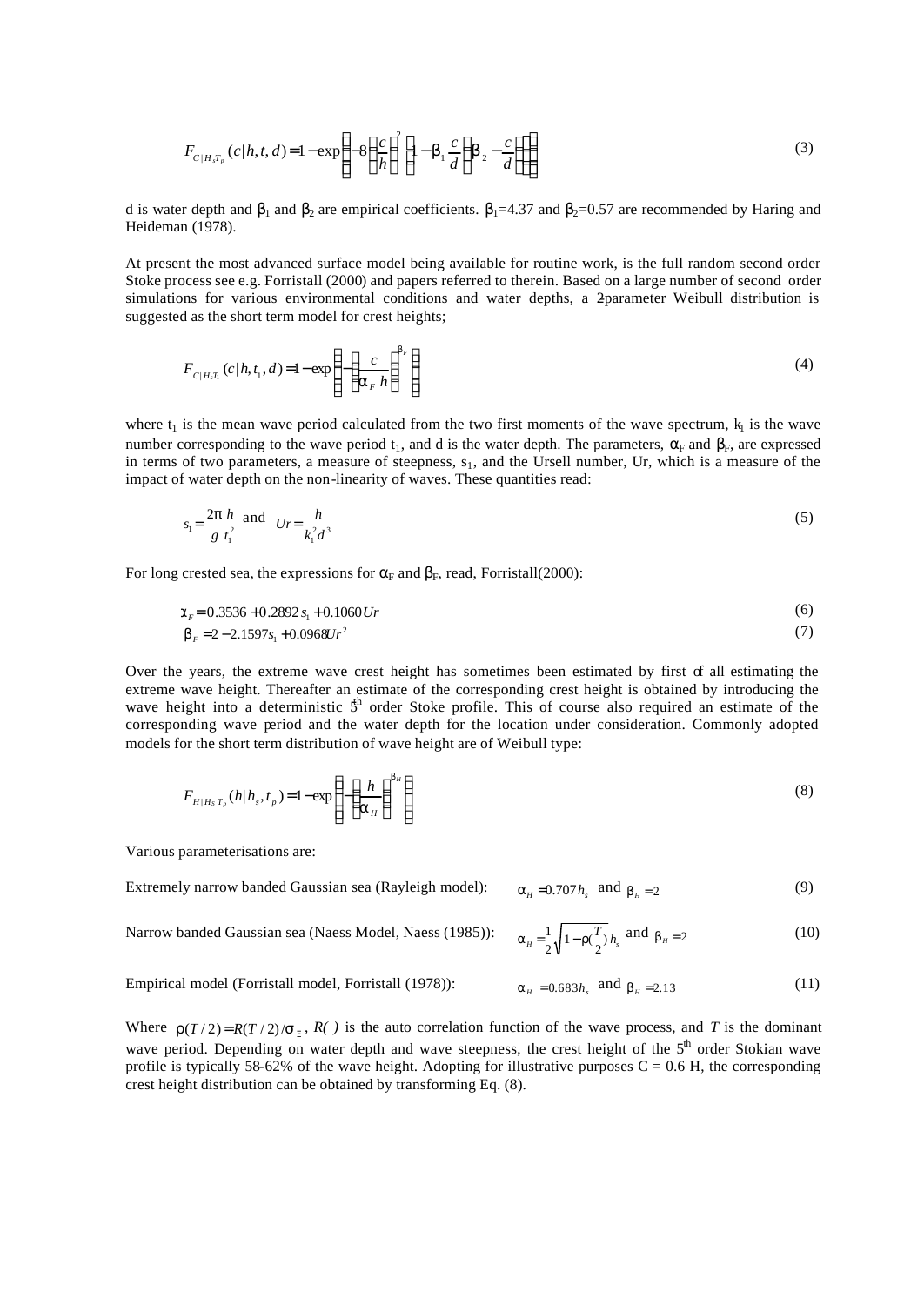Assuming that the 10<sup>-4</sup>-probability sea state (3-hour duration) for the area under consideration reads  $h_s=18m$ and  $t<sub>p</sub>=17s$ , the distribution function for the 3-hour maximum crest height is shown for the various models in Figs. 1 and 2. The 3-hour extreme value distribution is obtained by raising the maxima distribution to the power equal to the number of maxima in 3 hours. Water depth is taken to be 150m, the mean wave period,  $t_1$ , used in connection with Eq. (4) is approximated by  $0.79t_p$ , and  $\rho(T/2)$  is taken to be –0.73 corresponding approximately to a spectral peakedness factor of about 3.



Fig. 1 3-hour max crest height from crest height models



Fig. 2 3-hour max crest height from wave height models and  $5<sup>th</sup>$  order Stoke profile

It is seen from from Fig. 1, that for this particular depth, the Jahns and Wheeler model and the Forristall second order model nearly coincide. These models yield a significant larger extreme crest height than the Rayleigh model. In the figure we have also included the crest height distribution obtained using an approach suggested by Winterstein(1988), see e.g. Haver and Karunakaran(1998) for an application of this model as a crest height model. The latter model appears to be somewhat conservative as compared to the second order model of Forristall. It should, however, be stressed that regarding the most extreme waves, higher order effect may have a certain impact and, therefore, the Forristall model should be considered as lower bound model regarding extreme crest heights.

If the indirect approach is used, Fig. 2 shows that there is a tendency of underestimating the height of the 3-hour maximum crest height (assuming the Forristall model to be an adequate description), except if the pure Rayleigh is adopted as the wave height model.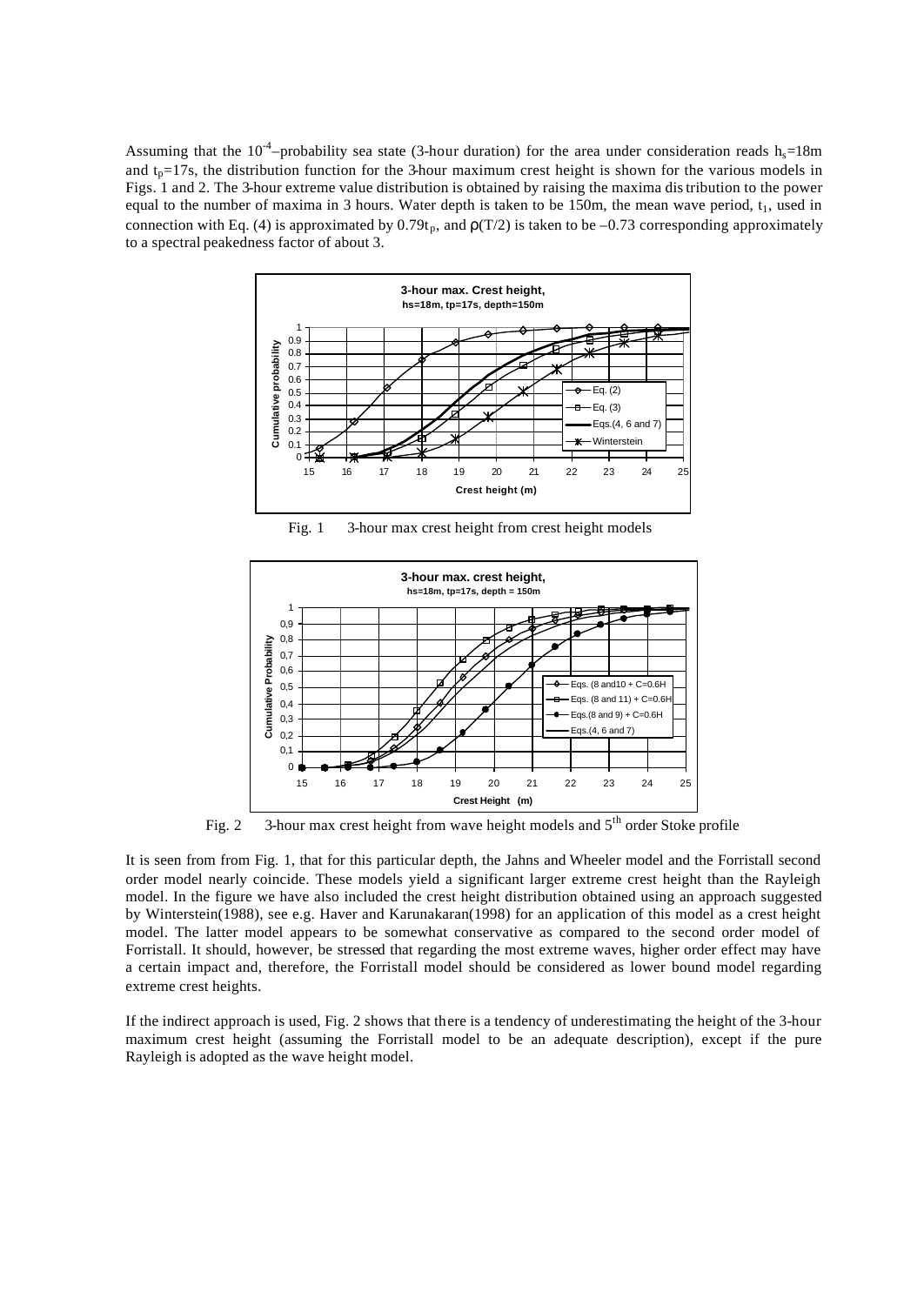# 3.3 All Sea States Long Term Approach ( *"All sea states approach"* )

# *3.3.1 Long term modelling of sea conditions*

Assuming that a short term sea state is reasonably well characterized by the significant wave height and spectral peak period, the long term wave climate is conveniently described by a joint probability density function for these characteristics. For the purpose of fitting the joint model to data, it is conveniently written:

$$
f_{H,T_p}(h_s, t_p) = f_{H_s}(h_s) f_{T_p|H_s}(t_p|h_s)
$$
\n(12)

A joint model for long term response analysis is given by Haver and Nyhus(1986). The joint modelling is based on the following probabilistic models:

$$
\frac{1}{\sqrt{2p} a h_s} \exp\left\{-\frac{(\ln h_s - \boldsymbol{q})^2}{2a^2}\right\}; \qquad h \leq \boldsymbol{h}
$$
\n
$$
f_{H_s}(h_s) = \tag{13}
$$

$$
\frac{\mathbf{b}}{\mathbf{r}}\left(\frac{h_s}{\mathbf{r}}\right)^{b-1}\exp\left\{-\left(\frac{h_s}{\mathbf{r}}\right)^b\right\};\qquad h > h
$$

$$
f_{T_p|H_s}(t_p|h_s) = \frac{1}{\sqrt{2p} \, \mathbf{s} \, t_p} \exp\left\{ -\frac{(\ln t_p - \mathbf{m})^2}{2\mathbf{s}^2} \right\} \tag{14}
$$

where:

$$
\mathbf{m} = a_1 + a_2 h_s^{a_3}
$$
\n
$$
\mathbf{s}^2 = b_1 + b_2 \exp\{-b_3 h_s\}
$$
\n(16)

 $(15)$ 

The parameters of the hybrid model for the significant wave height are estimated as follows. At first the lognormal parameters,  $θ$  and  $α$ , are estimated from the marginal data. The parameters of the Weibull tail are then estimated by requiring the hybrid model to be continuous in both density function and distribution function at  $h_s$  $=$  n.  $\eta$  is varied until a best possible fit is obtained. A scatter diagram for the Northern North Sea is given in Table A.1. The scatter diagram covers the years  $1973 - 2001$ . The values of  $h_s$  and  $t_p$  represent ideally a pair of 20-minute average values every 3 hours. In practise a significant amount of data is missing and the 69428 simultaneous observations correspond to a data coverage of about 85%. Eq. (13) is fitted to the h<sub>s</sub> data. The kjisquare error normalized with respect to the corresponding number degrees of freedom is shown versus the shift point, η, in Fig. 3. At a reasonable acceptance level all models are rejected. This is mainly caused by inaccuracies for the lowest wave height classes, where a small error yields a very large contribution to the kjisquare variable due to the very large number of data (69428). Here we will mainly use these results for indicating that a minimum kji-square error is achieved for  $\eta$  between 2.8 and 3, corresponding to a 10<sup>-2</sup>probability value for h<sub>s</sub> between 14.1m and 14.9m. As our recommended model we will adopt the model for  $h=2.9$ m, which corresponds to a 10<sup>-2</sup>-probability value of 14.5m. The adopted model is compared to the empirical model in Fig. 4. It should be pointed out that the  $10^{-2}$ -probability value for this method is to be interpreted as the threshold which, in an accumulated sense, is expected to be exceeded for 3 hours during a 100-year period, i.e. the  $10^2$  probability event for this method is not necessarily a single event.

The parameters of the conditional distribution for  $T_p$  given  $H_s$  are taken from Johannessen and Nygaard (2000). All the parameters of the recommended joint omni-directional model is given in Table 1.

| Season   | $\sqrt{ }$<br>a |            |      |       | $\sim$<br>. . | $\sim$<br>$\boldsymbol{u}$ | $\boldsymbol{u}$ | $\boldsymbol{u}$<br>$\overline{\phantom{a}}$ | $\boldsymbol{\nu}$ | $\boldsymbol{\nu}$ | $\boldsymbol{\nu}$ |
|----------|-----------------|------------|------|-------|---------------|----------------------------|------------------|----------------------------------------------|--------------------|--------------------|--------------------|
| All-year | 0.6565          | $-$<br>∪.7 | 2.90 | 2.691 | 1.503         | 1.134                      | 0.892            | 0.225<br>0.44J                               | 0.005              | 0.120              | 0.455              |

Table 1 Parameters for the joint model of  $H_s$  and  $T_p$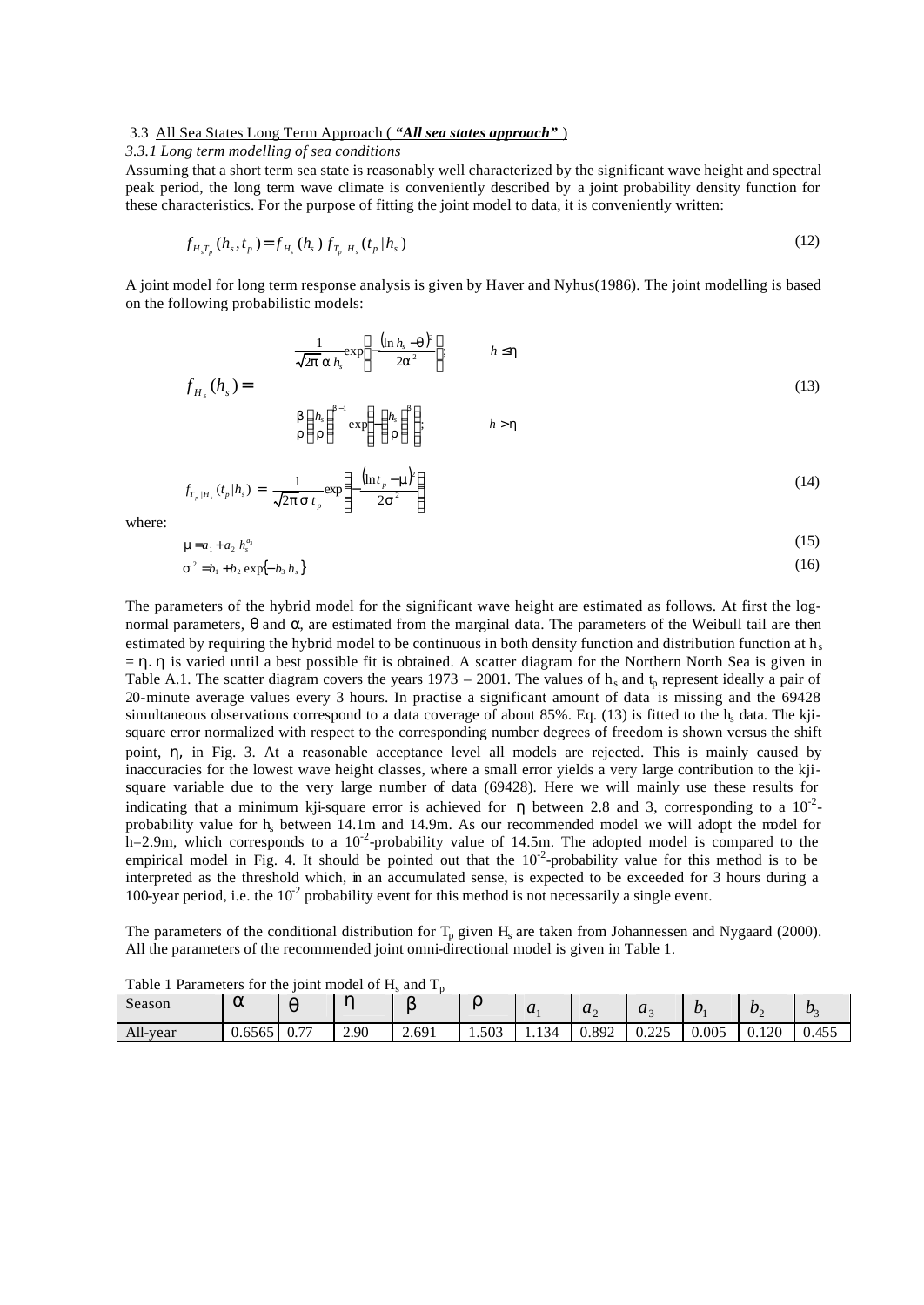

Fig. 3 Normalized fitting error versus the shift point



Fig. 4 Fitted marginal model for the significant wave height

# *3.3.2 Long term modelling of crest heights*

# *All global maxima approach*

In this approach we establish the distribution function for global maxima (i.e. largest maximum between adjacent zero-up-crossings) within a stationary sea state. Denoting the short term distribution function of crest heights by  $F_{C|H,T_p}(c|h_s,t_p)$ , the long term distribution of crest heights read, see e.g. Battjes (1970):

$$
F_C(c) = \frac{1}{n_0^+} \iint\limits_h \mathbf{n}^+_0(h,t) F_{C|H_sT_p}(c|h,t) f_{H_sT_p}(h,t) dt dh
$$
\n(17)

where the long term mean zero-up-crossing frequency is given by:

$$
\overline{\mathbf{n}_{0}^{+}} = \iint_{h} \mathbf{n}_{0}^{+} (h, t) f_{H, T_{p}} (h, t) dt dh
$$
\n(18)

assuming that individual response maxima are statistically independent, the q-probability crest height is found by solving:

$$
1 - F_C(c_q) = \frac{q}{365 \cdot 24 \cdot 3600 \cdot \overline{n_0^+}}
$$
(19)

It is seen that we have not introduced any particular duration of the stationary sea states in connection with this approach. The reason for this is that since the all global maxima approach is adopted, it is the long term probability of the various combinations of the sea state characteristics that is of concern (this corresponds to the expected cumulative relative duration for the various combinations).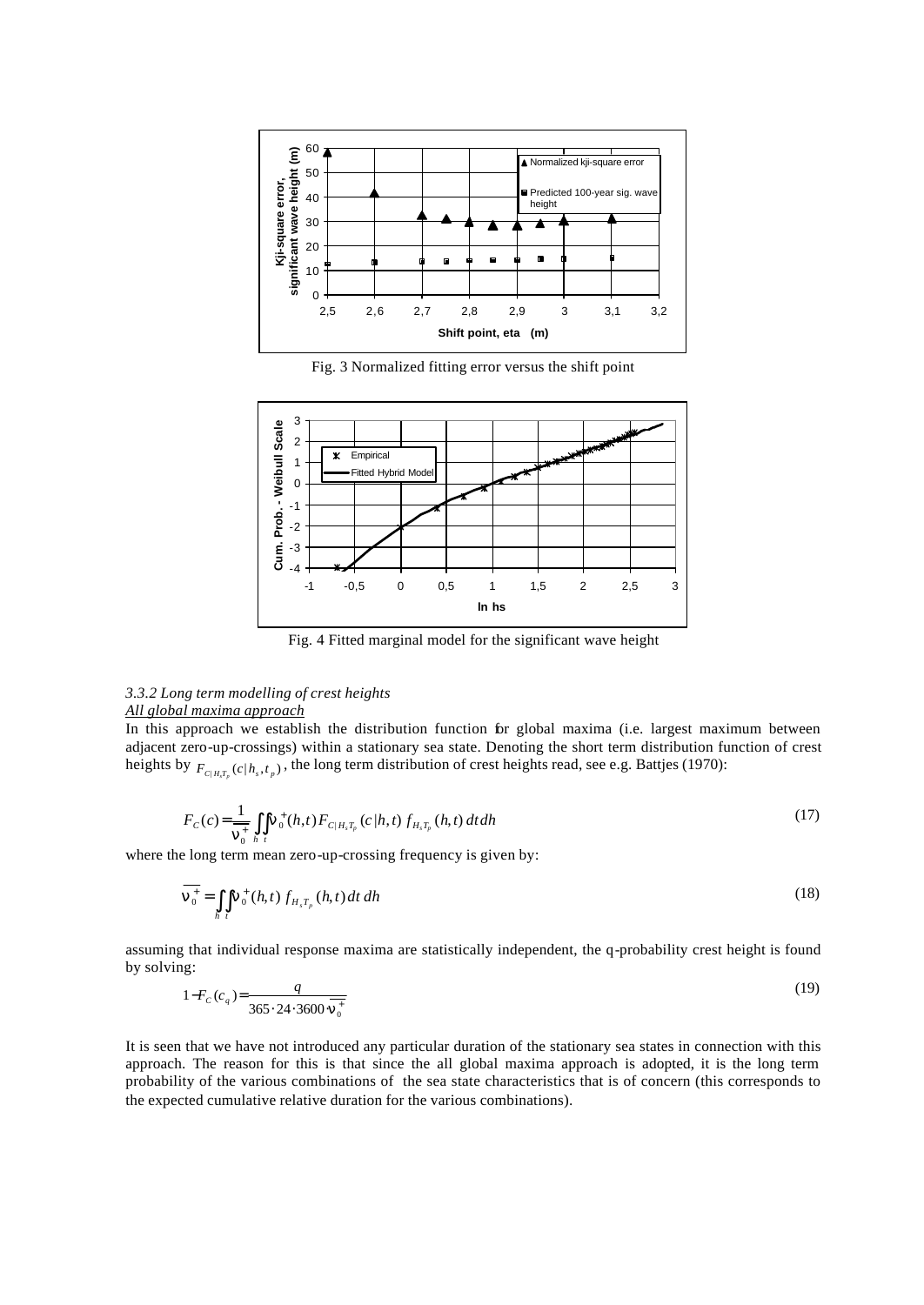#### *3-hour maximum approach*

Since we are main ly interested in extremes. We may alternatively focus on merely the largest crest height during a 3-hour stationary period. Bearing in mind that most wave measurements correspond to a duration of 20 minutes, 1/3 hour would possibly be a more proper choice. A 3-hour duration is chosen herein since it is a typical choice in practical applications. The distribution function for the 3-hour maximum, is reasonably well approximated by raising the short term global maxima distribution to the power equal to the exp ected number of waves in 3 hours,  $k^{(3h)} = 10800 \cdot n_0^+(h_s, t_p)$ . Thus the long term distribution of the 3-hour maxima,  $C^{(3h)}$ , reads:

$$
F_{C^{(3h)}}(c) = \iiint F_{C|H_s T_p}(c|h,t) \int_{k^{(3h)}}^{k^{(3h)}} f_{H_s T_p}(h,t) dt dh
$$
\n(20)

An estimate of the q-probability crest height is found by solving (2920 is the number of 3-hour events per year):

$$
1 - F_{C^{(3h)}}(c_q) = \frac{q}{2920}
$$
\n(21)

In order to illustrate how extreme values can be predicted using methods from the field of structural reliability analysis, i.e. FORM (First-Order-Reliability-Method) and SORM (Second-Order-Reliability-Method), the probability of exceeding a crest height threshold,  $\tilde{c}$ , in an arbitrary 3-hour sea state is written:

$$
1 - F_{C^{(3h)}}(\tilde{c}) = \iiint\limits_{c > \tilde{c}} f_{C^{(3h)}|H_s T_p}(c|h, t) f_{H_s T_p}(h, t) dc dt dh
$$
\n(22)

For this particular case, the failure surface,  $c = \tilde{c}$ , is of a very simple form and the integral is easily solved numerically. However, the integral may alternatively be solved very efficiently using the above mention methods. The first step is to transform the problem into a variable space consisting of independent, standard Gaussian variables, see e.g. Madsen et al. (1986), i.e.  $h_s \to u_1, t_p \to u_2$ , and  $c^{(3h)} \to u_3$ . The failure surface is also transformed into the u-space. By a proper searching algorithm, the point on the failure surface being the nearest point to the origin is determined. This point is referred to as the design point,  $(\tilde{u}_1, \tilde{u}_2, \tilde{u}_3)$ , and it represents the most probable parameter combination as failure take place, i.e. as  $c > \tilde{c}$ . The distance to the design point,  $\beta$ , is given by the square root of the sum of squares of the design point coordinates. Under the assumption that the failure surface is approximated by a tangent plane in the design point (i.e the FORM approach is used), the exceedance probability of Eq. (22) simply reads  $\Phi(-\mathbf{b})$ . In order to determine the q-probability crest height,  $\tilde{c}$ is varied until the estimated probability equals q/2920.

If one mainly is interested in predicting extremes corresponding to a given annual exceedance probability, it is more convenient to follow an inverse procedure referred to as IFORM, see e.g. Winterstein et al. (1993), Haver et al. (1998). Since the target "failure" probability is known,  $p_f = q/2920$ , one knows the distance,  $\beta$ , to the requested failure surface, e.g.  $\beta = 5.367$  for  $q=10^{-4}$ . This means that we, a priori, know that the 10<sup>-4</sup>-probability crest height in the u-space will be located somewhere on the surface of a sphere with radius 5.367. The aim of the IFORM algorithm is to search this surface for the point being the tangent point for the failure surface in the u-space, i.e. the design point,  $(\tilde{u}_1, \tilde{u}_2, \tilde{u}_3)$ . Transforming this point back to the physical parameter space, the cvalue corresponding to  $\tilde{u}_3$  represents an estimate for the q-probability crest height.

For the crest height problem as formulated herein with few variables and explicit distribution functions for all variables available, the FORM approach does not represent a major improvement in computational efficiency. However, for more complicated problems involving for example a larger number of random variables this approach will often represent an efficient solution technique if one mainly is interesting in values corresponding to very low exceedance probabilities. As an alternative to obtaining the short term probabilistic structure of the crest heights by a full second order time domain simulation, a FORM approach is discussed by Tromans and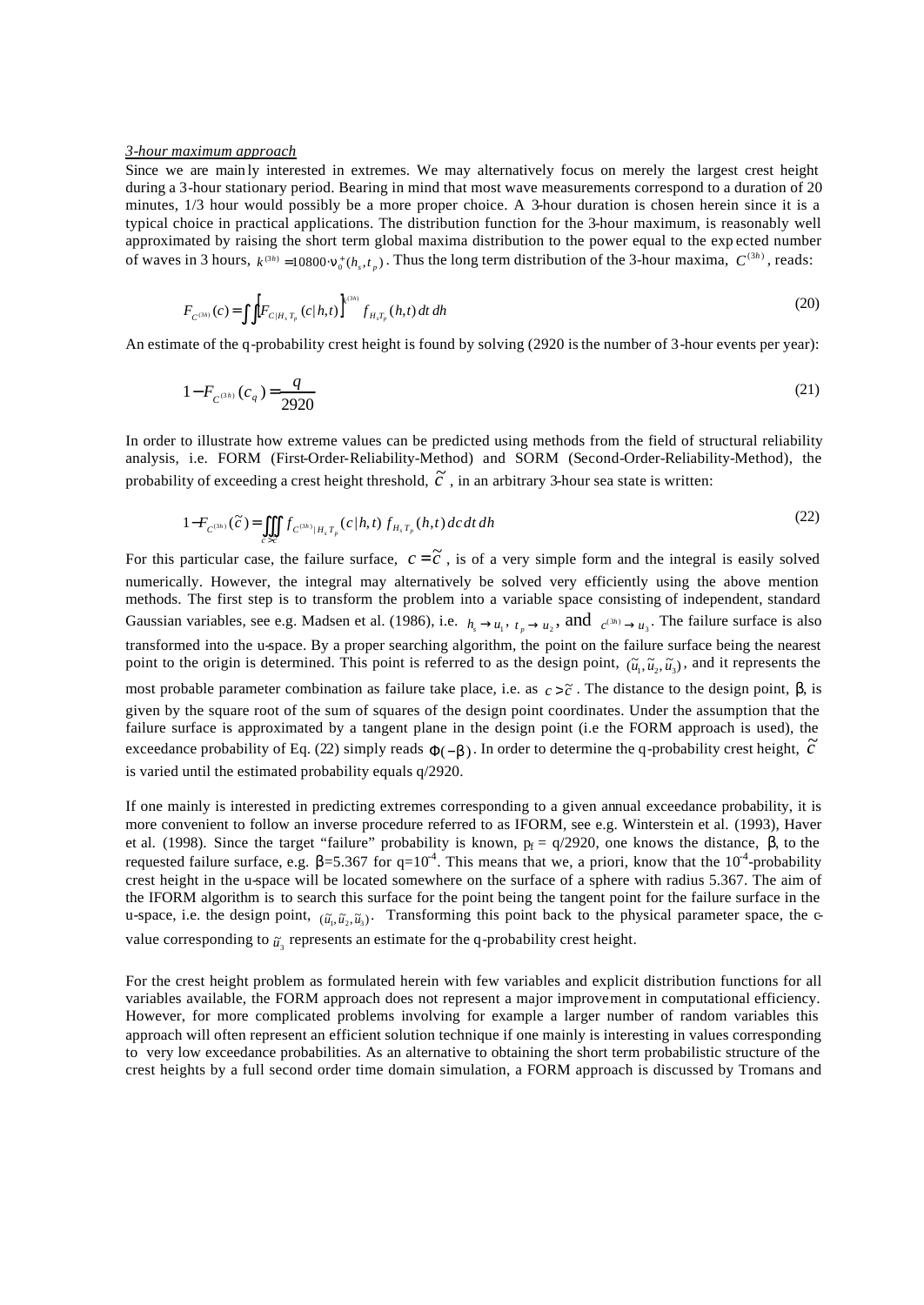Vanderscuren (2002). Here we have used the Forristall crest height model and have thus avoided the time consuming second order simulations.

### 3.4 Peak over Threshold Long Term Approach ( *"storm based approach"* )

#### *3.4.1 Introductory Remarks*

As long term extremes are our main concern, an alternative approach is to consider the storm maximum crest height as our "short term" quantity. Short term is in this connection put in quotation marks since the storm itself is a non-stationary event, which, however, can be approximated by a sequence of stationary events. Regarding examples of this approach reference is made to e.g. Jahns and Wheeler (1972), Haring and Heideman (1978) and Tromans and Vanderscuren (1995). The basic idea by this approach is to establish the distribution function of the largest wave or response during an arbitrary storm. Over the years this target has been approached in various ways. A common approach has been to merely account for the observed storms. Each observed storm has been given the probability  $1/n_s$ , where  $n_s$  is the number of storms, and there is zero probability for more severe storms than those included in the observed sample. This may yield reasonable estimates for the qprobability extremes provided the storm sample is very large and that a reasonable amount of very extreme storms are included in the sample. Tromans and Vanderschuren (1995) recommend that one should account for non-observed events when establishing the distribution function for the storm maximum response of an arbitrary storm. The way they solve this is that the storm maximum response is described conditionally upon the most probable largest storm maximum. A probabilistic model is fitted to the storm sample of most probable largest storm response maxima. The long term distribution of storm maximum response (i.e. the distribution of the largest value in an arbitrary storm) is obtained by convoluting the conditional distribution of storm maximum response given the most probable largest storm maximum response with the long term distribution of most probable storm maximum. In this way the effect of non-observed storms is accounted for, and, in principle, the approach is brought closer to the long term analyses approaches reviewed in Ch. 3.3. For realistic sizes of the storm samples, it is important to account for non-observed extreme events. We will illustrate this in the end of this chapter.

In the following the investigation is restricted to the wave crest height. In principle, we will assume that the distribution function of the storm maximum crest height,  $C^{(s)}$ , is reasonably well defined if we know the storm maximum significant wave height,  $H_{s,p}$ , the simultaneously occurring spectral peak period,  $T_{p,p}$ , and the

duration, Δ , of the part of the storm exceeding, say, 80% of the storm maximum significant wave height. Utilizing the suggestions in Tromans and Vanderscuren(1995), we may possibly represent the resulting effect of these three characteristics into a single characteristic, namely the most probable largest storm crest height,

 $\tilde{c}^{(s)}$ . Regarding the wave crest height, however, we think a reasonable accurate conditional distribution can be obtained by simply conditioning the storm maximum crest height on the storm maximum significant wave height. Thus the long term distribution of storm maximum crest height reads:

$$
F_{C^{(s)}}(c) = \int_{h} F_{C^{(s)}|H_{s,p}}(c|h) f_{H_{s,p}}(h) dh
$$
\n(23)

#### *3.4.2 Distribution of storm maximum significant wave height*

Storm maximum significant wave heights for Northern North Sea storms exceeding 10m significant wave height are given in Table A.2. A probabilistic model commonly adopted in connection with peak-over-threshold assessments is the Generalized Pareto model, see e.g. Naess and Clausen(2002):

$$
F_{H_{s,p}}(h) = 1 - \left(1 + c_p \frac{(h - h_0)}{q_p}\right)_+^{-1/c_p} \quad \to \quad 1 - \exp\left\{-\frac{(h - h_0)}{q_p}\right\} \text{ if } c_p \to 0 \tag{24}
$$

The notion (z)<sub>+</sub> means max(0, z).  $\theta_P > 0$  is the scale parameter and  $\varphi$  is the shape parameter. As shown in Eq. (24), the Generalized Pareto distribution will approach the Exponential distribution as the shape parameter approaches zero. Moment estimators for the Pareto parameters read, Naess and Clausen(2002):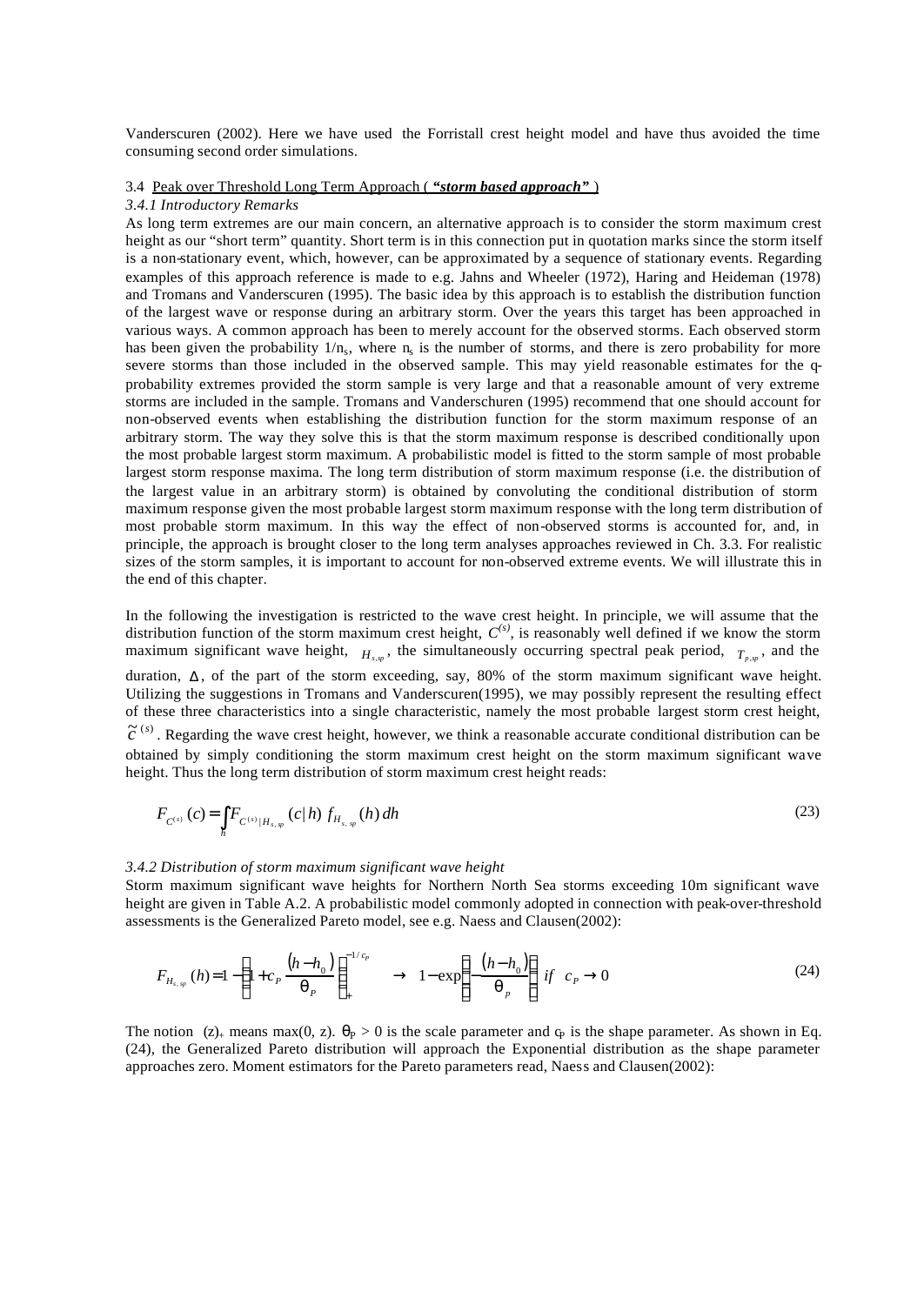$$
\boldsymbol{q}_{p} = 0.5 E[H_{s,sp} - h_{0}] \left\{ 1 + \left( \frac{E[H_{s,sp} - h_{0}]}{S[H_{s,sp} - h_{0}]} \right)^{2} \right\} \quad \text{and} \quad c_{p} = 0.5 \left\{ 1 - \left( \frac{E[H_{s,sp} - h_{0}]}{S[H_{s,sp} - h_{0}]} \right)^{2} \right\}
$$
 (25)

Using these, we find  $\theta_P = 0.919$  and  $\varphi = -0.130$ . The fitted Pareto model is compared with the empirical distribution in Fig.5. The fitted exponential,  $\varphi = 0$  and  $\theta_P = 0.813$  model is shown in the same figure. Both models show a reasonable fit to the data, but they differ very much as we enter into the range of the most interesting extremes. With an average number storms equal to 1.375 per year, the  $10^{-2}$  annual probability level corresponds to 4.92 in the vertical axis of Fig. 5, while the  $10^{-4}$  probability level corresponds to 9.53. A  $10^{-4}$ probability significant wave height of about 15m seems rather low for the Northern North Sea. If we suggest that the Exponential model is the true model, we may simulate realizations for a sample of 33 storms. For this generated sample (from an exponential model), we may estimate the Pareto parameters. By repeating the simulation 50 times we obtain a set of 50 estimates for the Pareto parameters. Based on this, a 90% interval for  $c<sub>P</sub>$  is about (–0.25, 0.15). Since our estimated value for the actual storm sample yield a value well within this interval, we will adopt the Exponential distribution as our model for storm maximum significant wave height. This corresponds to a 10<sup>-2</sup>-probability significant wave height of 14.0m and a 10<sup>-4</sup>-probability significant wave height of 17.8m.



Fig. 5 Fitted distribution for storm maximum significant wave height, Northern North Sea 1973 - 1997

In order to indicate the adequacy of the extremes predicted above, annual extremes for the same period are considered. The data are shown in Table A.3. A Gumbel model is fitted to the data by the method of moments and compared to the empirical distribution in Fig.6. The  $10^{-2}$ -probability level corresponds to 4.6 in the Gumbel scale, while 10<sup>-4</sup>-probability level corresponds to 9.21. The fitted Gumbel model seems to yield a reasonable fit to the data, and it suggests a  $10^{-2}$ -probability significant wave height of about 14m, while the  $10^{-4}$ -proability value reads about 18m. These results support the selection of the exponential model for the storm maximum significant wave height. It should be mentioned that the higher order statistical moments, skewness and kurtosis, of the annual extreme value sample are lower than expected for a Gumbel variable. The Gumbel model is an asymptotic result and by introducing a generalized Gumbel model, see e.g. Winterstein and Haver (1991), one may possibly obtain somewhat lower extreme values for the annual extreme value approach.

#### *3.4.3 Distribution function of storm maximum crest height*

For each stationary part of the storm, the crest heights are assumed to follow the Forristall crest height model, Eqs. (4,6 and 7). As a consequence of that, it is likely that the storm maximum crest height is reasonably well modeled by the Gumbel distribution:

$$
F_{C^{(s)}|H_{s,sp}}(c|h) = \exp\left\{-\exp\left\{-\frac{c - \mathbf{a}_C(h)}{\mathbf{b}_C(h)}\right\}\right\}
$$
(26)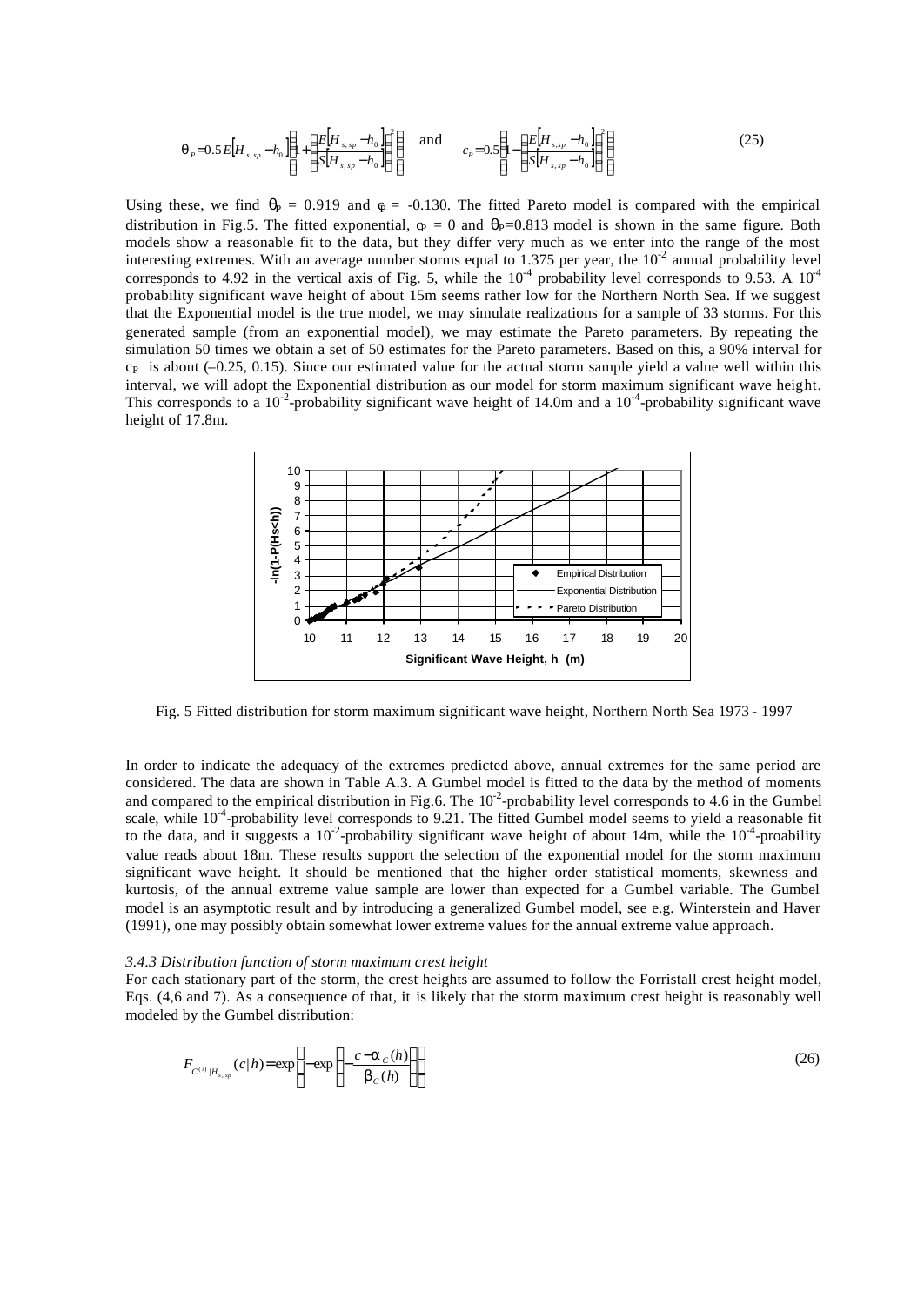

Fig. 6 Annual extreme value distribution of significant wave height

The Gumbel parameters are modeled as functions of the storm maximum significant wave height only. This will not be perfectly fulfilled.

Provided that the mean,  $\mathbf{m}_{C^{(*)}|H_{x,sp}}$ , and standard deviation,  $\mathbf{s}_{C^{(*)}|H_{x,sp}}$ , of the storm maximum crest height are | available, the Gumbel parameters read:

$$
\boldsymbol{b}_{C} = \frac{\boldsymbol{S}_{C^{(s)}|H_{s,sp}}}{1.28255} \quad \text{and} \quad \boldsymbol{a}_{C} = \boldsymbol{m}_{C^{(s)}|H_{s,sp}} - 0.57722 \, \boldsymbol{b}_{C} \tag{27}
$$

Herein samples of storm maximum crest heights are generated by means of Monte Carlo simulations. For each storm 100 simulations of the 3-hour maximum crest height are generated for each stationary 3-hour period of the observed storm event. From these data sets we obtain 100 generated realizations of the storm maximum crest height where all stationary storm periods are properly accounted for. Based on these realizations, the mean and standard deviation are calculated and the corresponding Gumbel parameters are estimated by Eq. (27). The estimated Gumbel parameters are shown versus storm peak significant wave height in Fig. 7. A linear regression line is determined for both parameters and these expressions, given in Fig. 7, are used in combination with Eq. (26). It is seen that a certain amount of scatter is neglected when using these expressions. The correlation coefficient between  $\alpha_C$  and h is found to be 0.85, while the correlation between  $\beta_C$  and h is lower and reads 0.6. If the scatter is caused by inherent variability, the consequence of neglecting it is that the estimated extreme values may be slightly on the low side.

A simple investigation of the sensitivity to this scatter is done by considering the estimated parameters uncorrelated and determine the long term distribution of crest heights using mean parameter values +/- one standard deviations when introducing Eq. (26) into Eq. (23). This indicated that until more careful studies are carried out, 0.5m should be added to the estimated extremes in order to account for the scatter around the regression lines.

The long term distribution of storm maximum crest height is now obtained by introducing Eqs. (24 and 26) into Eq. (23). The q-probability crest height is then found by solving:

$$
1 - F_{C^{(s)}}(c_q) = \frac{q}{\overline{r}}\tag{28}
$$

where  $\vec{r}$  is the expected number of storms per year. For the selected storm criterion, h<sub>s,sp</sub> > 10m,  $\vec{r}$  =1.375.

The effect of including non-observed storm events is indicated in Fig. 8. The curve referred to as "Empirical" is obtained by merely including the observed storm events. The probability of occurrence for each storm is equal to the inverse number of events. The curve referred to as "Extrapolated" is obtained by extrapolating the storm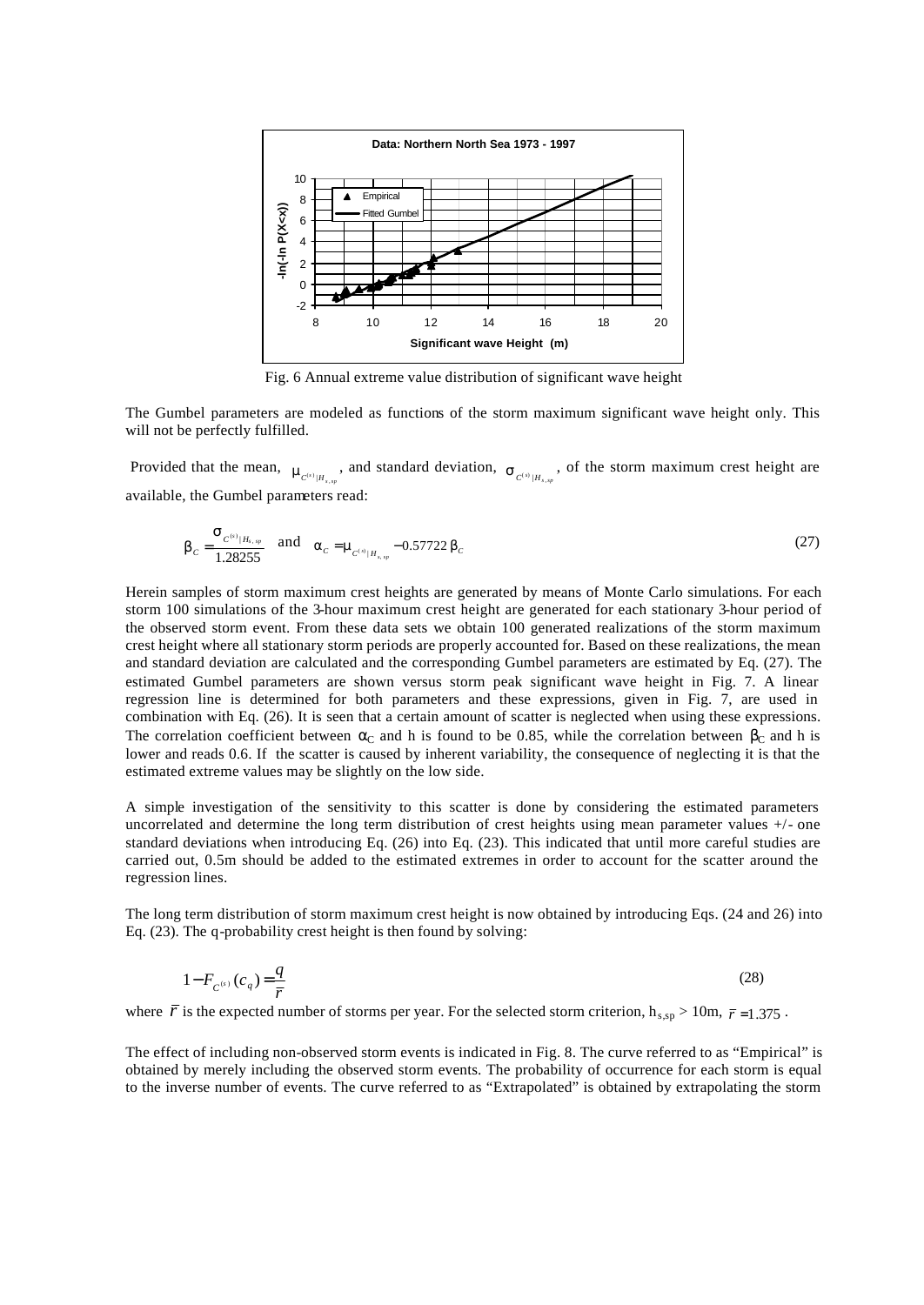maximum significant wave height distribution beyond the range covered by measurements. At the  $10^{-2}$ probability level (4.92 at vertical axis) the effect is about 0.3m, while for the  $10^4$ -probability level (9.53 at vertical axis) the effect is slightly more than 1m.



Fig. 7 Gumbel parameters for  $C^{(s)}$  versus storm maximum h<sub>s</sub>



Fig. 8 Long term distribution of storm maximum crest height

# 3.5 Environmental Contour Line Approach

The long term distribution of crest heights, Eq. (17 or 20), is obtained as a weighted sum of the short term distribution for all possible sea states. One may, however, come up with reasonable estimates for the long term extremes by means of short term statistics by utilizing the so called environmental contour lines for significant wave height,  $H_s$ , and spectral peak period,  $T_p$ .

Contour lines for the joint model presented in Ch. 3.3.1 are shown in Fig. 9. Regarding exceedance of a specified crest height level, i.e. wave-deck impact problems, it is the point with the highest significant wave height that is the most unfavourable location along the contour lines. If we at first assume that the distribution of the largest crest height in a given 3-hour sea state is extremely narrow, then we can neglect the randomness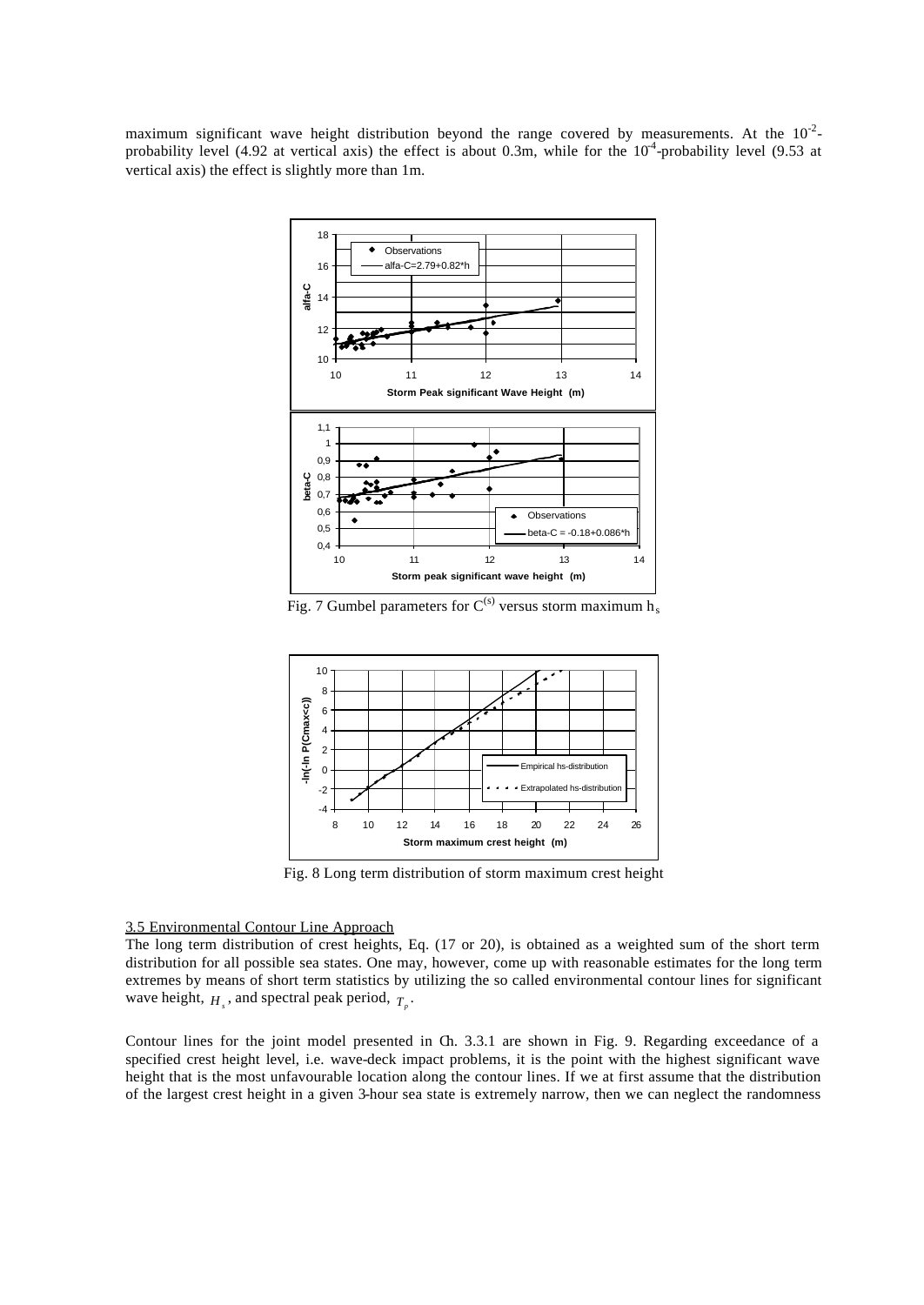of the conditional extreme value and simply adopt the median (or the mean value) as a characteristic value. In that case we will know that the q-probability crest height is expected to be realized in the most unfavourable qprobability sea state (which for this problem will be the sea state with the highest significant wave height). The q-probability crest height can then be approximated by:

$$
\hat{c}_q = F_{C^{(3h)}|H_s T_p}^{-1} (0.50 | (h_s, t_p)_q)
$$
\n(29)

where  $(h_s, t_p)$  denotes the most unfavourable parameter combination (in view of the problem under consideration) along the q-probability contour line. The conditional distribution for  $C^{(3h)}$  is found by raising Eq. (4) to the power equal to the number of waves during a 3-hour period of this storm event.

In practice one cannot neglect the short term variability of the 3-hour extreme value. The correct approach to account for this variability is of course to carry out some sort of a long term analysis. One can, however, approximate the long term results by selecting a higher fractile as the representative 3-hour characteristic, see e.g. Winterstein et al. (1993) for a more thorough discussion. In Haver et al. (1998), a fractile of about 0.85 is recommended regarding the estimation of  $10^{-2}$ -probability crest heights from the  $10^{-2}$ -probability environmental contour line. It is reasonable to expect that as the  $10^{-4}$ -probability crest height is to be estimated from the  $10^{-4}$ probability contour line, the relative importance of the short term variability is somewhat increased. As a consequence it is likely that a somewhat higher fractile should be used. Assuming a fractile level of 0.90 to be adequate, a proper estimate of the  $10^{-4}$ -probability crest height is given by:

$$
\hat{c}_{10^{-4}} = F_{C^{(3h)}|H_s T_p}^{-1} (0.90 | (h_s, t_p)_{10^{-4}})
$$
\n(30)



Fig. 9 Environmental contour lines for the Northern North Sea (q=0.63 corresponds to 1-year return period)

The 10<sup>-4</sup>-probability sea state is given by  $h_s = 18m$  (or, more correct, 17.8m) and  $t_p = 17s$ . 3-hour extreme value distributions for this sea state are shown in Fig. 1. Assuming that the 90% percentile is a reasonable short term characteristic for estimating the  $10^{-4}$ -probability crest height, the figure suggests that this quantity is around 22m if emphasis is given to the results provided by the Forristall crest height model. For wave problems, the environmental contour line principle does not represent any major improvement since it is rather straight forward to do a full long term analysis. For complicated response problems where extensive model testing or time domain simulations are necessary, however, it represents a convenient tool for an approximate "long term" response analysis.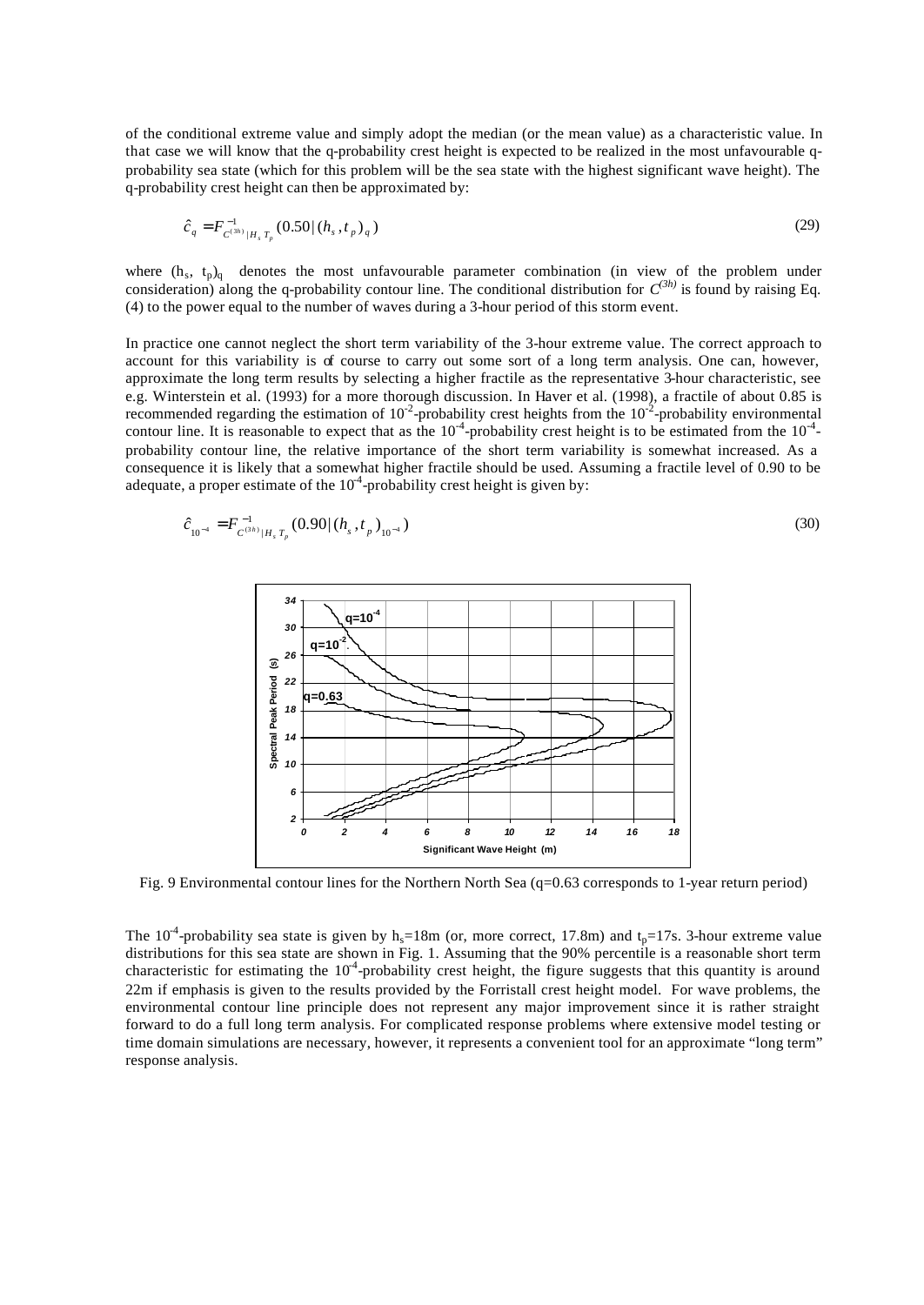# 4. PREDICTED EXTREME WAVE CREST HEIGHTS IN THE NORTHERN NORTH SEA

# 4.1 Results

Using the methods described in the previous chapter, the estimated  $10^{2}$ - and  $10^{4}$ -probability crest heights are given in Table 2. The corresponding  $10^{-2}$ - and  $10^{-4}$ -probability significant wave heights are also given in the table.

| Approach       | Reference                                     |                | Sig. wave height (m) | Crest height (m) |           |  |
|----------------|-----------------------------------------------|----------------|----------------------|------------------|-----------|--|
|                |                                               | $10^{-2}$      | $10^{-4}$            | $10^{-2}$        | $10^{-4}$ |  |
| All sea states | Eq. (17 and 19)                               | 14.5           | 17.9                 | 17.2             | 21.8      |  |
| approach       | Eq. (22 and 21), IFORM                        | $66$           | $66$                 | 16.8             | 21.7      |  |
| Storm data     | Eq. (23 and 28)                               | 14.0           | 17.8                 | 16.1             | 21.0      |  |
| approach       | Assumed correction for scatter shown in Fig.7 |                |                      | 16.6             | 21.5      |  |
| Contour lines, | Fig. 1, Forristall Crest Model                | 14.5           | 17.9                 | 17.0             | 21.8      |  |
| 90% fractile   | Fig. 1, Rayleigh Crest Model                  | 66             | 66                   | 15.4             | 19.0      |  |
|                | Fig. 2, Forristall Height Model $+60\%$ Crest | 66             | 66                   | 16.6             | 20.6      |  |
|                | Fig. 2, Rayleigh Height Model $+60\%$ Crest   | $\leq \leq$    | $\zeta$ $\zeta$      | 18.5             | 22.9      |  |
| Contour lines, | Fig. 1, Forristall Crest Model                | $\zeta\,\zeta$ | $\zeta\,\zeta$       | 15.4             | 19.2      |  |
| 50% fractile   | Fig. 1, Rayleigh Crest Model                  | $\leq \leq$    | $\leq \leq$          | 13.8             | 17.0      |  |
|                | Fig. 2, Forristall Height Model $+60\%$ Crest | $\leq \leq$    | $\zeta\,\zeta$       | 15.0             | 18.5      |  |
|                | Fig. 2, Rayleigh Height Model $+60\%$ Crest   | $\leq \leq$    | $\leq \leq$          | 16.5             | 20.3      |  |

Table 2 Predicted extreme wave characteristics for the Northern North Sea (The reference to Figs. 1 and 2 is for the 10<sup>-4</sup> case, corresponding figures were produced for the  $10^{-2}$  case.)

# 4.2 Discussion

The all sea state approach and the storm data approach indicate a similar severity regarding the significant wave height. Too much emphasis should not be given to this comparison since the target quantities are not the same. The all sea state approach predicts the threshold,  $h_{sq}$ , which is expected to be exceeded for 3 hours (accumulated sense) per 1/q years, while the storm approach predicts the maximum significant wave height of the storm corresponding to an annual probability of exceedance of q. Furthermore, both approaches will be associated with uncertainties, both regarding choice of probabilistic models and the fitting of these models to data. It should also be remembered that the fitted Generalized Pareto distribution gave much lower extremes than the model finally chosen. It may well be that one should have adopted a lower threshold giving a much larger storm sample and thereby obtain somewhat more robust estimates for the Pareto parameters.

It is more interesting to compare the predicted extreme crest heights. Before correcting for the scatter around the regression lines in Fig. 7, the storm based approach yield estimates about 5% lower than the all data approach. This may well be a true difference. In both methods extreme value predictions are used assuming statistical independence between crest heights considered. This assumption is possibly closer to being fulfilled by the storm based approach and, consequently, one may expect that the all sea state approach should give slightly conservative extreme value estimates. However, one should be careful in utilizing this difference because by correcting the extremes for the above mentioned scatter increases the predictions to more or less the same level as predicted by the all sea state approach. This correction is rather approximate, and further work on the distribution function of the maximum storm crest height is recommended. In that connection one should account for the fact the significant wave height most likely will fluctuate somewhat during the 3-hour storm steps.

The contour line results suggest clearly that it is important to adopt a higher fractile than the median if long term extremes are to be estimated by a short term consideration. The importance of an accurate crest height model is also clearly demonstrated.

Since the most extreme waves typically will be somewhat affected by terms of order 3 and 4, the results obtained using second order models should be considered a slightly on the low side, i.e. for the Northern North Sea a the  $10^{-4}$ -probability crest height should not be taken smaller than 22m.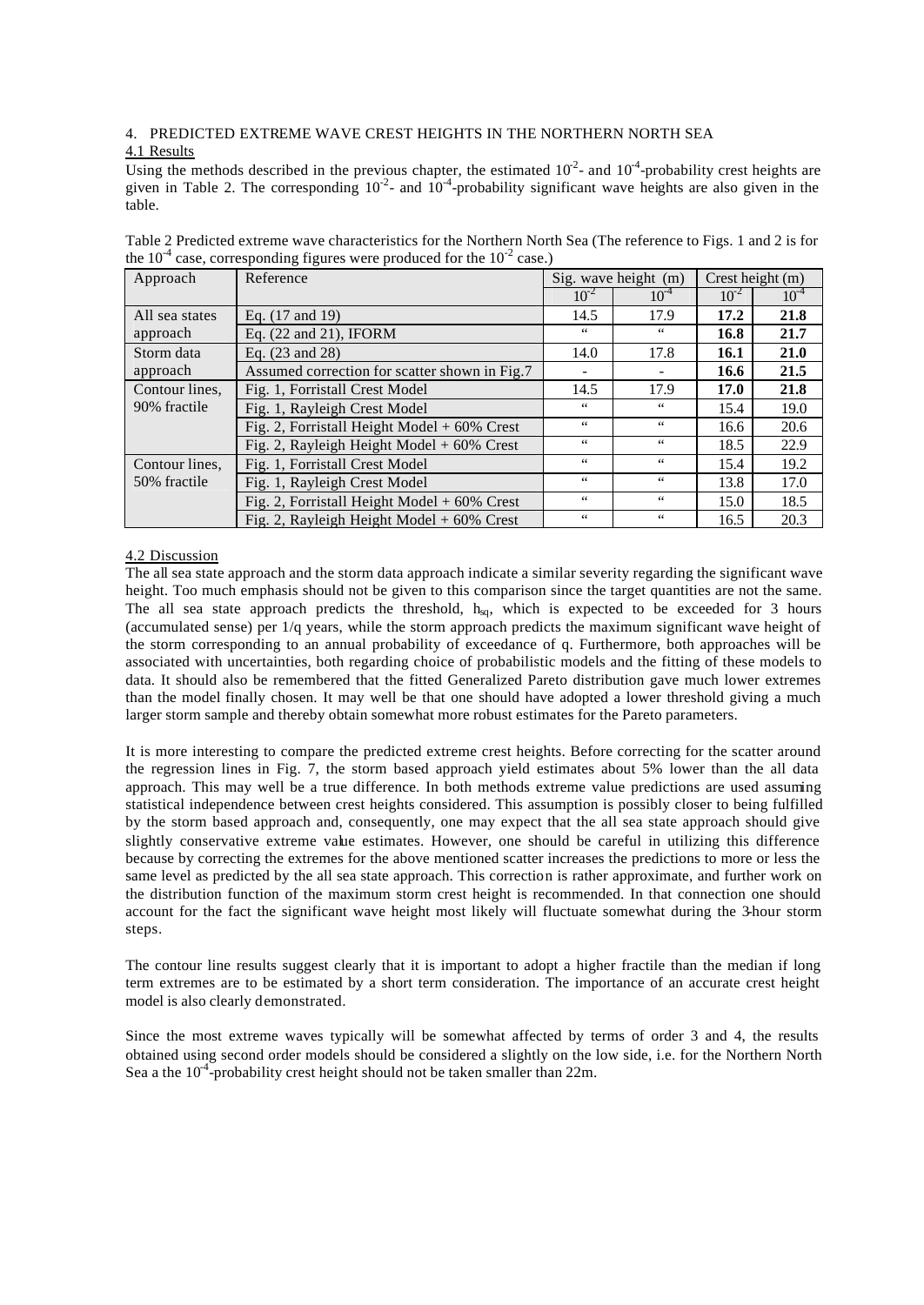It should also be pointed out that these predictions do **not** cover possible transient and strongly non-linear wave phenomena referred to as "freak waves". If such events take place, the corresponding crest height may exceed the predictions above by several meters. See e.g. Haver and Andersen (2000) and Olagnon and Athanassoulis(2000) for a discussion on the existence of such events.

# 5. ACKNOWLEDGMENTS

Statoil is acknowledged for permission to publish these results. Furthermore, the author would like to thank Kenneth Johannessen Eik and Trond Stokka Meling of Statoil for their assistance in performing some of the numerical computations.

#### 6. REFERENCES

**Battjes, J.A. (1970):** "Long Term Wave Height Distributions of Seven Stations around the British Isles", National Institute of Oceanography, Godalming, Report A.44, 1970.

**Forristall, G.Z. (1978):** "On the statistical distribution of wave height in a storm", Journal of Geophysical Research, Vol. 83, No. C5, 1978.

**Forristall, G.Z. (2000):** "Wave Crest Distributions: Observations and Second-Order Theory", Journal of Physical Oceanography, Vol. 30, August 2000.

**Haring, R.E. and Heideman, J.C. (1978):** "Gulf of Mexico rare wave return periods", OTC 3230, Houston, 1978.

**Haver, S. and Nyhus, K.A.(1986):** "A wave climate description for long term response calculations", OMAE-86, Tokyo, 1986.

Haver, S. and Karunakaran, D. (1998): "Probabilistic Description of Crest Heights of Ocean Waves", 5<sup>th</sup> International Workshop on Wave Hindcasting and Forecasting, Melbourne, Florida, January 1998.

**Haver, S. and Andersen, O.J. (2000):** "Freak Waves – Rare Realisations of a Typical Population or Typical Realisations of a Rare Population?", ISOPE-2000, Seattle, May 2000.

**Haver, S., Gran, T.M. and Sagli, G. (1998):** "Long Term Response Analyses of Fixed and Floating Structures", Statoil Report, 98s97\*4715, Date: 01.04.98, Stavanger, 1998.

**Jahns, H.O. and Wheeler, J.D. (1972):** "Long Term Wave Probabilities Based on Hindcasting of Severe Storms", OTC 1590, Houston, 1972.

**Johannessen, K. and Nygaard, E. (2000):** "Metocean Design Criteria for Kvitebjørn", Statoil Report , C193- KVB-N-FD-0001, Rev. date: 2000-12-14, Stavanger, 2000.

**Madsen, H., Krenk, S. and Lind, N. (1986):** "Structural Safety", Prentice Hall Inc., Englewood Cliffs, New Jersey, 1986.

**Nordenstrøm, N. (1971):** "Methods for Predicting Long Term Distributions of Wave Loads and Probability of Failure of Ships", Det norske Veritas, Report 71-2-S (including 10 appendices), Oslo, 1971.

**Naess, A. (1985):** "The joint crossing frequency of stochastic processes and its application to wave theory", Journal of Applied Ocean Research, Vol. 7, No. 1, 1985.

**Naess, A. and Clausen, P.H. (2002):** "The Development of Estimators for the Peak-Over-Threshold Method", OMAE-2002, Oslo, June 2002.

**Olagnon, M. and Athanassoulis, G. (2000) (Editors):** "Rogue waves 2000", Brest, France, November 2000. **Tromans, P.S. and Vanderschuren, L. (1995):** "Response Based Design Conditions in the North Sea: Application of a New Method", OTC 7683, Houston, 1995.

**Tromans, P.S. and Vanderschuren, L. (2002):** "A Spectral Response Surface Method for Calculating Crest Elevation Statistics", OMAE-2002, Oslo, June 2002.

**Winterstein, S.R. (1988):** "Non-linear vibration models for extre mes and fatigue", Journal of Engineering Mechanics, ASCE, 114 (10), 1988.

**Winterstein, S.R., Ude, T., Cornell, C.A., Bjerager, P. and Haver, S. (1993):** "Environmental parameters for extreme response: Inverse FORM with omission factors", ICOSSAR'93, Insbruck, 1993.

**Winterstein, S.R. and Haver, S. (1991):**"Statistical Uncertainties in Wave Heights and Combined Loads on Offshore Structures", Journal of Offshore Mechanics and Arctic Engineering, Vol. 113, May 1991.